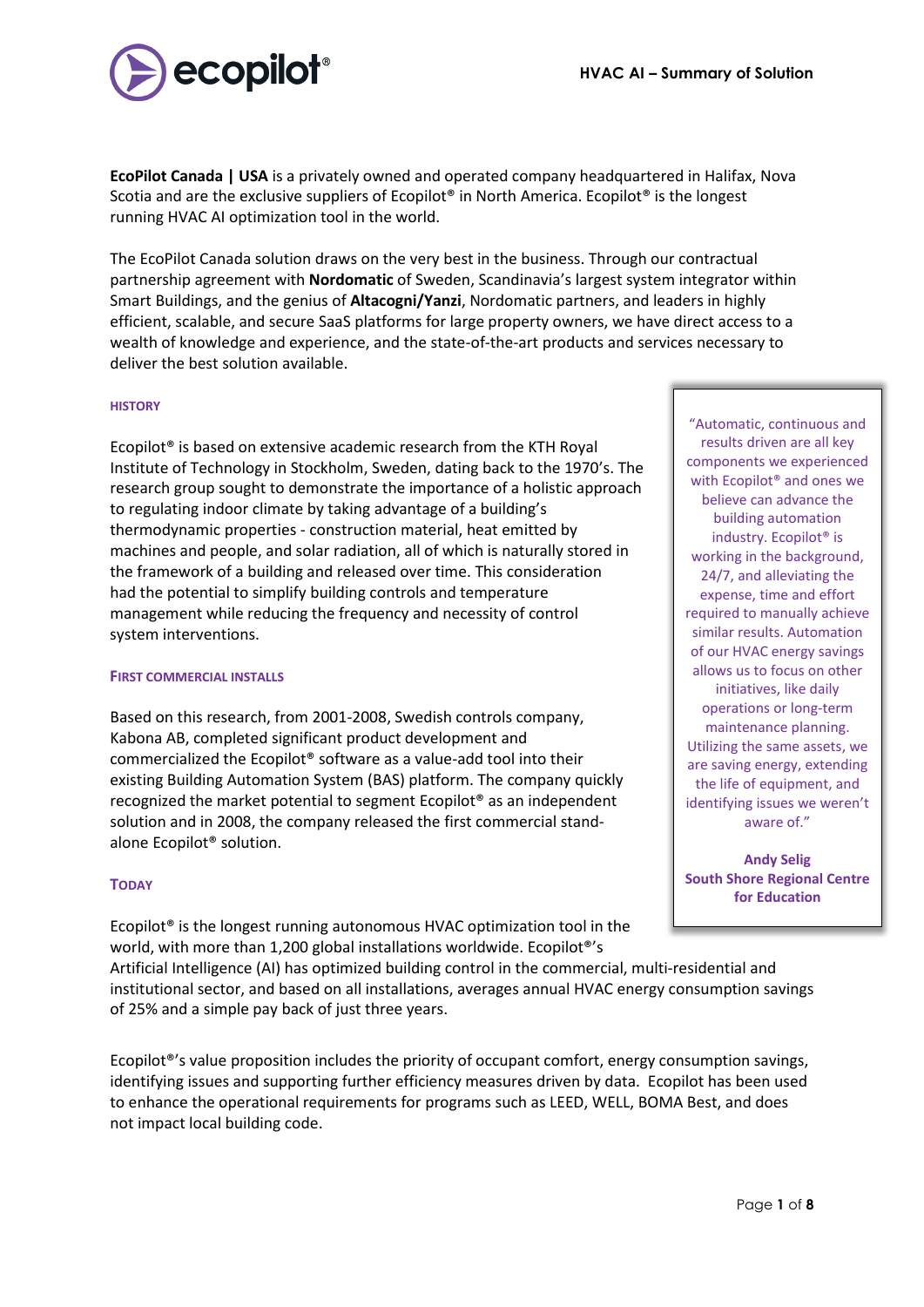

#### **ENERGY SAVINGS - GUARANTEED**

Based on the maturity of the Ecopilot® product and the extensive library of commercial references and experiences, every project proposal is delivered with a guaranteed energy savings offer.

From the second Ecopilot<sup>®</sup> is turned on, it gets to work reducing energy consumption - no learning time required. That's because before installation, Ecopilot®'s expert technical team have conducted

a thorough building assessment and compiles a corresponding job report, that captures details about the building, space, automation system, HVAC, existing onsite sensors, meters, and any other relevant building considerations as well as a history of energy consumption and costs which becomes the reference data for savings.

Ecopilot®'s technical team thoroughly assesses a building, and using our own proprietary energy modeling template, a cost proposal is generated and outlines what systems Ecopilot® will intelligently control, the minimum *guaranteed* energy savings, carbon emission savings, and simple pay back.

#### **HOW IT WORKS.**

Ecopilot® acts as a brain to *any* automation system and uses real-time indoor data, a 5-day weather forecast, and the thermodynamics of a building to prepare a building for its long-term HVAC needs. Ecopilot® optimizes the performance of connected systems *automatically* and *continuously*. It can simply be described as a tool that *continuously re-commissions every 2 minutes.*

Ecopilot<sup>®</sup> uses proprietary algorithms, assessing the static (thermal mass) and fluid elements of the building, such as internal heat sources generated from computers, lighting, people, and weather; outside temp, solar incident radiation, wind speed/direction, internal load, precipitation, humidity, etc.; to calculate the variable balance point temperature of a building every two minutes, based on the current and future conditions that will affect a property. It then offsets the BMS from its prescribed set-points to follow the calculated balance point temperature rather than the outside temperature. The result is elimination of any unnecessary system overlaps (heating and cooling in the same day, or even at the same time), a reduction in fluctuation, which equates to a reduction in consumption and therefore costs, while maintaining an optimal indoor climate. The integration of Ecopilot® with a BMS generally delivers energy consumption reductions of 15-40%.

"With sustainability being at the heart of our corporate culture and identity, energy conservation is central in our operation and processes. In Ecopilot®, we have identified a solution that enhances the intelligence and expands the capabilities of our Building Management System."

> **John Johnson Parexel**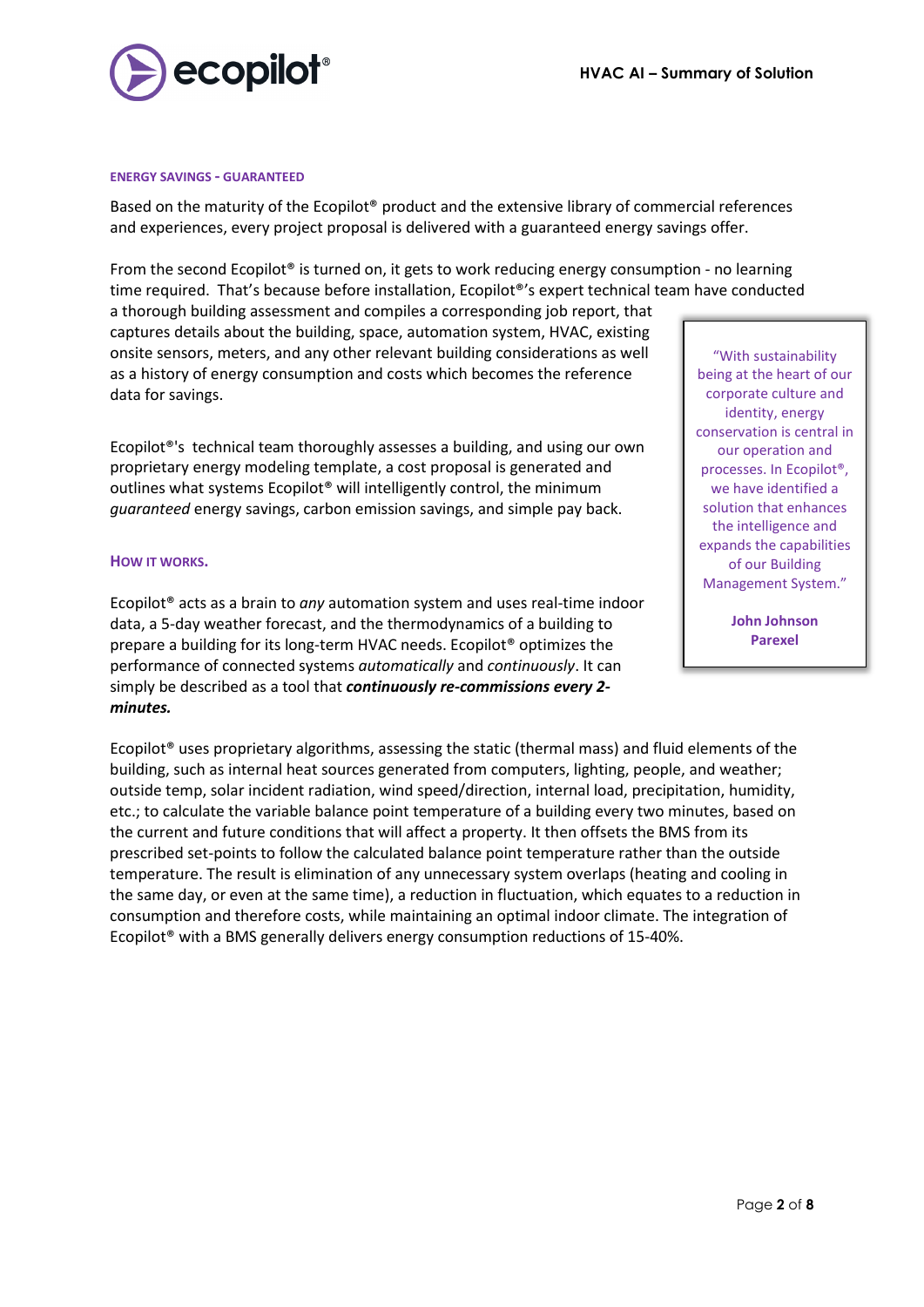

| The result is a new setpoint of<br>68.8°C while maintaining an                                      | hs01.suptempcont01.csp   | 68.8 °C                  | New SP Supply Temp with Ecopilot Offset HS01 |
|-----------------------------------------------------------------------------------------------------|--------------------------|--------------------------|----------------------------------------------|
| average tenant comfort of                                                                           | hs01.suptempcont01.dsp   | $-14.62$<br>$^{\circ}$ C | Ecopilot Offset Supply Temp SP HS01          |
| $22.75^{\circ}$ C.                                                                                  | hs01.suptempcont01.mn    | 65<br>$^{\circ}$ C       | Min Limit SPT PHW Supply Temp HS01           |
| Ecopilot is sending an offset of<br>$-14.62$ °C (and it will re -calculate this<br>every 2-minutes) | hs01.suptempcont01.ms    | 70.9 °C                  | Boiler #1 Supply Temp. HS01                  |
|                                                                                                     | hs01.suptempcont01.mx    | 80<br>۰C                 | Max Limit SPT PHW Supply Temp HS01           |
|                                                                                                     | hs01.suptempcont01.out1  | $\pmb{0}$<br>$\%$        | Boiler #1 Modulation HS01                    |
|                                                                                                     | hs01.suptempcont01dev.cm | $\%$<br>6.14838          | Deviation Boiler #1 Supply Temp. HS01        |
| BAS is currently calling for 83.4°C                                                                 | hs01.suptempcont01sp.csp | 834 °C                   | Existing Boiler Supply Temp. Setpoint HS01   |
| boiler supply temperature.                                                                          | hs01.suptempcont02.csp   | $0^{\circ}$ C            | 2nd Boiler Setpoint Differential HS01        |
|                                                                                                     | hs01.suptempcont02.ms    | 65.9 °C                  | Boiler #2 Supply Temp. HS01                  |
|                                                                                                     | hs01.suptempcont02.out1  | $\bf 0$<br>$\%$          | Boiler #2 Modulation HS01                    |

*Figure 1 Every 2-minutes, Ecopilot® calculates the building balance point temperature and provides a new offset to the BAS based on ever-changing building variables. The result is energy savings while maintaining occupant comfort.*

# **HARDWARE**

Hardware requirements for Ecopilot® include the Ecopilot® Secure Edge Gateway, wireless temperature sensors and sensor access points, and energy meters.

Ecopilot® communicates with the existing BMS via BACNet, Modbus, or other common communication protocols, and interfaces with the BMS via the Ecopilot® **Secure Edge Gateway**. This is the preconfigured hardware unit installed onsite to create the encrypted outbound connection to the Ecopilot® Smart Cloud.

Ecopilot® does not replace a BMS; it works with it. Building operators and EcoPilot Canada technicians can turn-off the Ecopilot® system and revert to the original BMS control at the touch of a button.



*Figure 2 Ecopilot® main dashboard displays real-time savings over 7 days, dynamic heat map and weather forecast.*

## **SENSORS**

Ecopilot® operates within pre-defined building zones and the parameters that uniquely impact comfort and energy demand within each zone. Ecopilot® considers real-time conditions, current and future weather, state of occupancy and the variables that impact that area, for instance, solar radiation. Each zone has its own schedule, its own exceptions, and its own personality and Ecopilot® responds accordingly.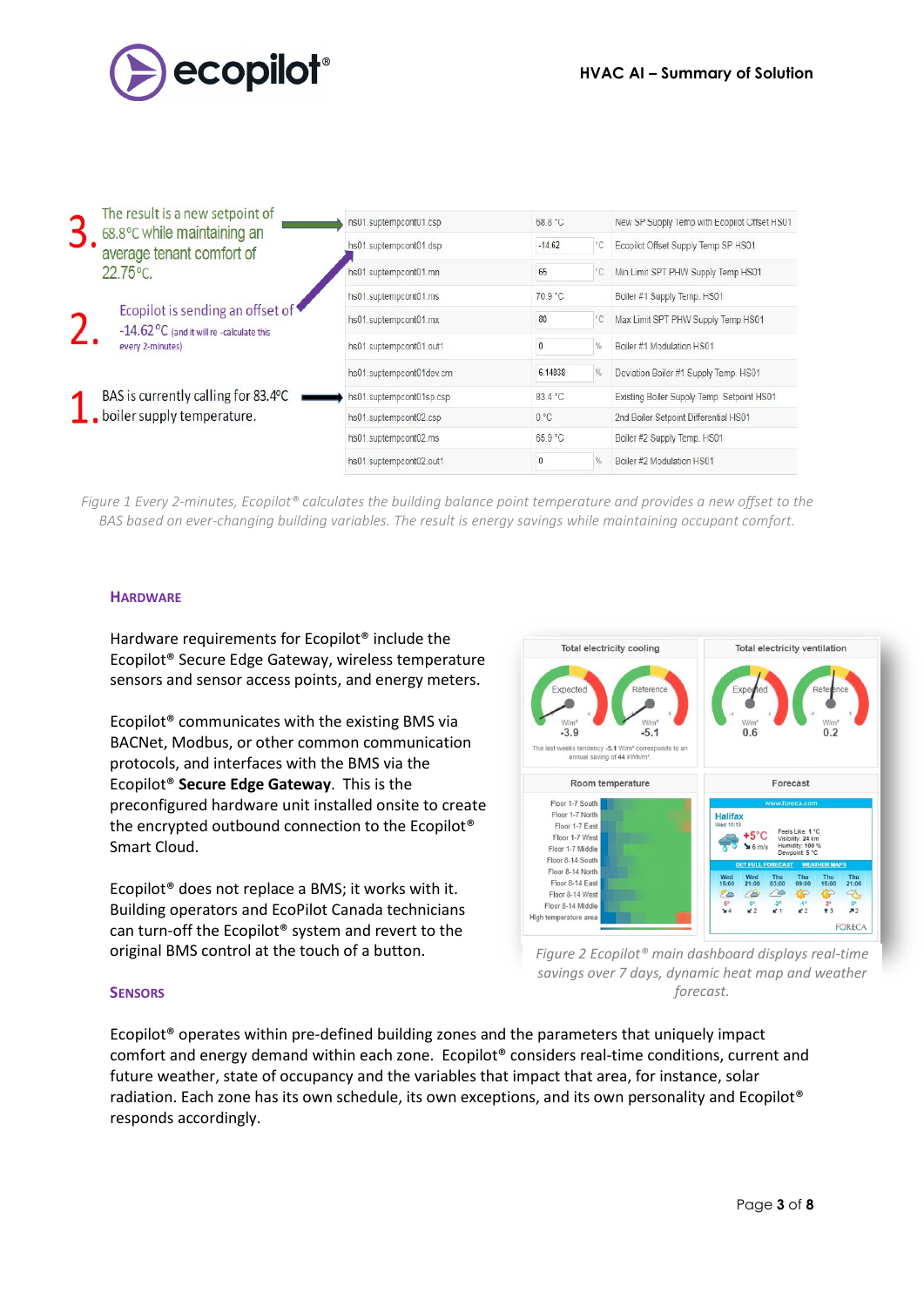Page **4** of **8**

building conditions and temperature comfort ranges at-a-glance. Ecopilot® aims to utilize all existing building assets, including temperature sensors. If a building is already equipped with temperature sensors read by the existing BMS, Ecopilot® will use those and add more, if required. For adequate coverage, it's generally recommended that the building be fitted with one sensor per 100 square meters.

Each building zone in scope is transposed and made visible in the Ecopilot® dashboard, annotated with the locations of each of the existing sensors that Ecopilot<sup>®</sup> will need to monitor. Here, you will

be able to view the real-time readings of every relevant sensor, on every floor, as well as the ability to view this data in the form of a heat map, enabling the user to get a snapshot of the current internal climate. The buildings' future requirements can be examined as well as an understanding of what Ecopilot® is doing to meet the current and future heating and cooling needs of the property.

Occupant comfort is prioritized using real-time data from the temperature sensors. The sensor data is used by the software algorithm to ensure each space is within appropriate temperature ranges as defined by the end user, typically between 21-24 degrees Celcius | 70 -73 degrees Fahrenheit. At no time will Ecopilot® allow the building to deviate from client specified space temperature

setpoints and limits in a manner that would negatively affect occupant

experience. Tenant comfort, by sensor and zone, can be seen on the software's main dashboard. Easy to read heat maps provide operators with a snapshot of

# **ENERGY METERS**

BTU, natural gas, and electricity meters are either integrated to Ecopilot® or added as part of a project for real-time analysis and visualization of savings. Meters are installed and integrated into the BMS for real-time reading and energy signature measurement and verification.

## **SOFTWARE / USER INTERFACE**

Ecopilot® Secure Edge Gateway creates the outbound encrypted connection to the Ecopilot® Smart Cloud; which is the user interface that allows analysis and configuration of the Ecopilot® solution.

Ecopilot®'s technical team prepares and designs the technical structure of the software solution including adaptation to the existing building management system which allows Ecopilot<sup>®</sup> to change set points for all relevant systems.

Ecopilot<sup>®</sup> is configured to offset supply temperature setpoints in centralized systems; boilers, chillers, heating loops, cooling loops, and air handling units, as well as start and stop of the heating and cooling systems when there is no long-term demand.

Ecopilot®'s software calculates a building's balance point temperature every two-minutes and trims the interaction of the various systems for optimization within specified zone temperature parameters, resulting in a new supply temperature for the systems.

The dashboard reports on:

"For us, this has been one of the easiest projects to implement, with the best ROI."

> **Pat Poirier Crombie REIT**

"We're on track to exceed the estimated savings guaranteed by EcoPilot Canada and were pleasantly surprised that Ecopilot®'s AI was also able to identify system issues we weren't aware of, as well as recommendations for greater efficiencies, both that will result in additional energy savings."

> **Jeff Ransome Halifax Marriott Harbourfront**

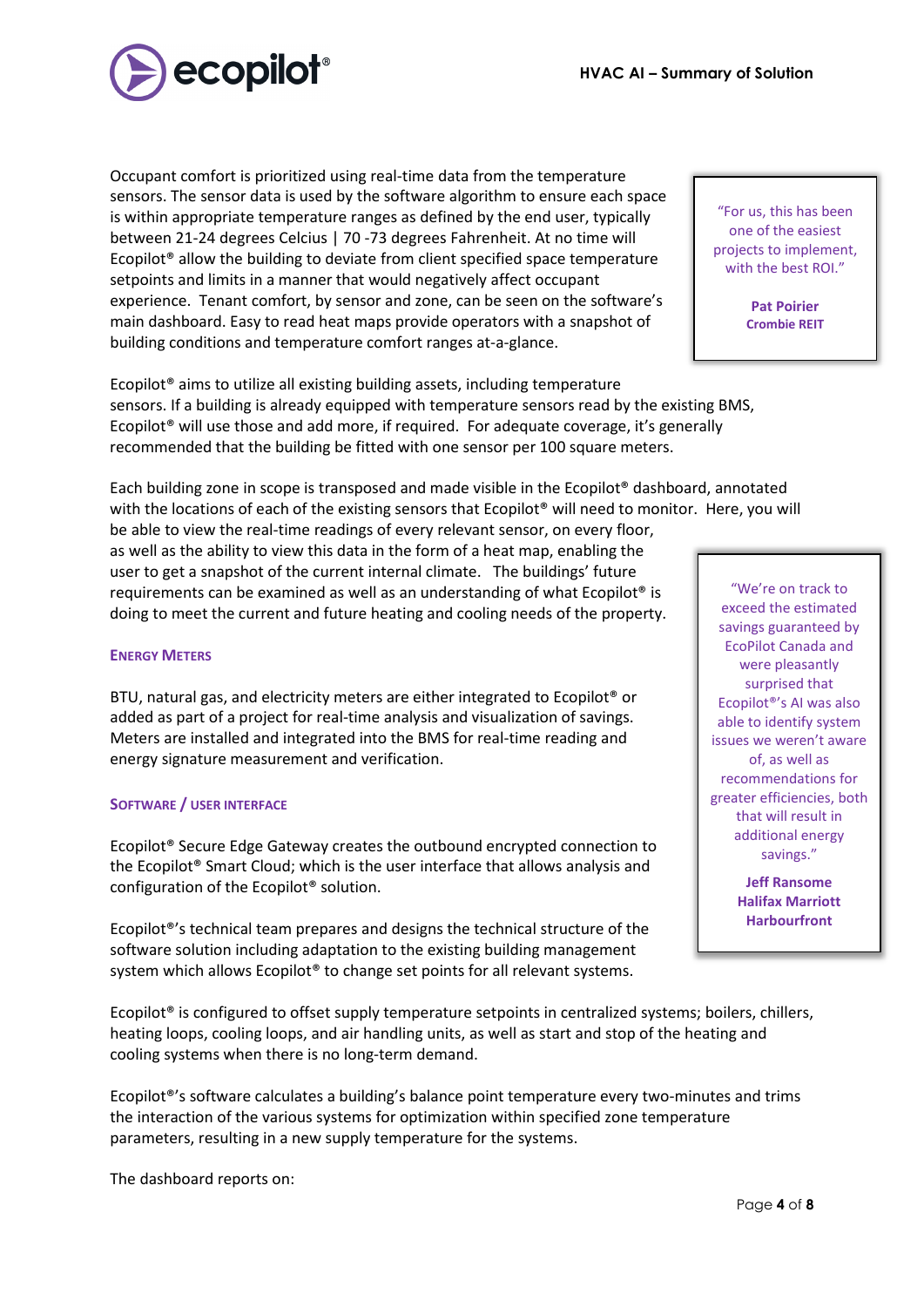

- Real-time energy savings
- Building system conditions in real-time
- Tenant comfort in all zones
- Dynamic heat map
- Dynamic floor plans

Varying levels of access are provided based on end user role; from Level 1 Read Only Access to Level 4 Administrator.

Building Operators have the capability to view and track the history of changes made in the BMS by Ecopilot® in real-time. Operators have access to stored change history data that spans up to one-year of history. Backups of the entire system are conducted monthly.

Measurement and verification tools are also built right into the dashboard. Ecopilot® uses the Energy Signature method for normalization and verification of savings which has several advantages over other common methods, such as, Degree Day Compensation. Research has shown that the Energy Signature gives the most accurate monthly compensation over a range of building types and weather conditions.

# **Peak Deman**d - Optional

Ecopilot®'s core offering is to lower consumption 24/7/365 – automatically and continuously but to enable customers to **access additional energy savings**, Ecopilot® has partnered with EnPowered Inc. to seamlessly automate HVAC response for peak demand reduction.

EnPowered's advanced algorithms use AI and game theory to accurately predict how the market will respond during Peak Events. When peak events are predicted, EnPowered sends a software signal to the Ecopilot® system to trigger HVAC curtailment. This merging will allow Ecopilot® and EnPowered to improve ROI, lower costs, reduce emissions automatically during peak events.

When peak demand events are predicted, Ecopilot<sup>®</sup> will prepare the space for upcoming dynamic effects and uses its thermal inertia to cushion against those dynamic effects, in turn, reducing cooling demand. This prediction feed is another input into Ecopilot®'s algorithm that will support planning for an event, and curtailment of systems, without dramatic impact on comfort. This could take the form of various scenarios, ranging from increasing water temperature set point from chillers, up to, and including, disabling the cooling system. How aggressively Ecopilot adjusts the building will depend on the building and operation requirements. Both solutions, Ecopilot® and EnPowered, have extensive product maturity and the alignment of their AI's is a unique tool to address the next level of peak demand response.

## **PROTOCOLS**

Standard building automation system protocols such as BACnet and Modbus are used to communicate between Ecopilot Secure Edge Gateway and the pre-existing BAS.

"Our commitment to delivering exceptional resident experiences, including their comfort, is a priority for us. Ecopilot® delivered a more balanced internal climate that contributed to energy and operating savings."

**Jennifer Poirier Southwest Properties**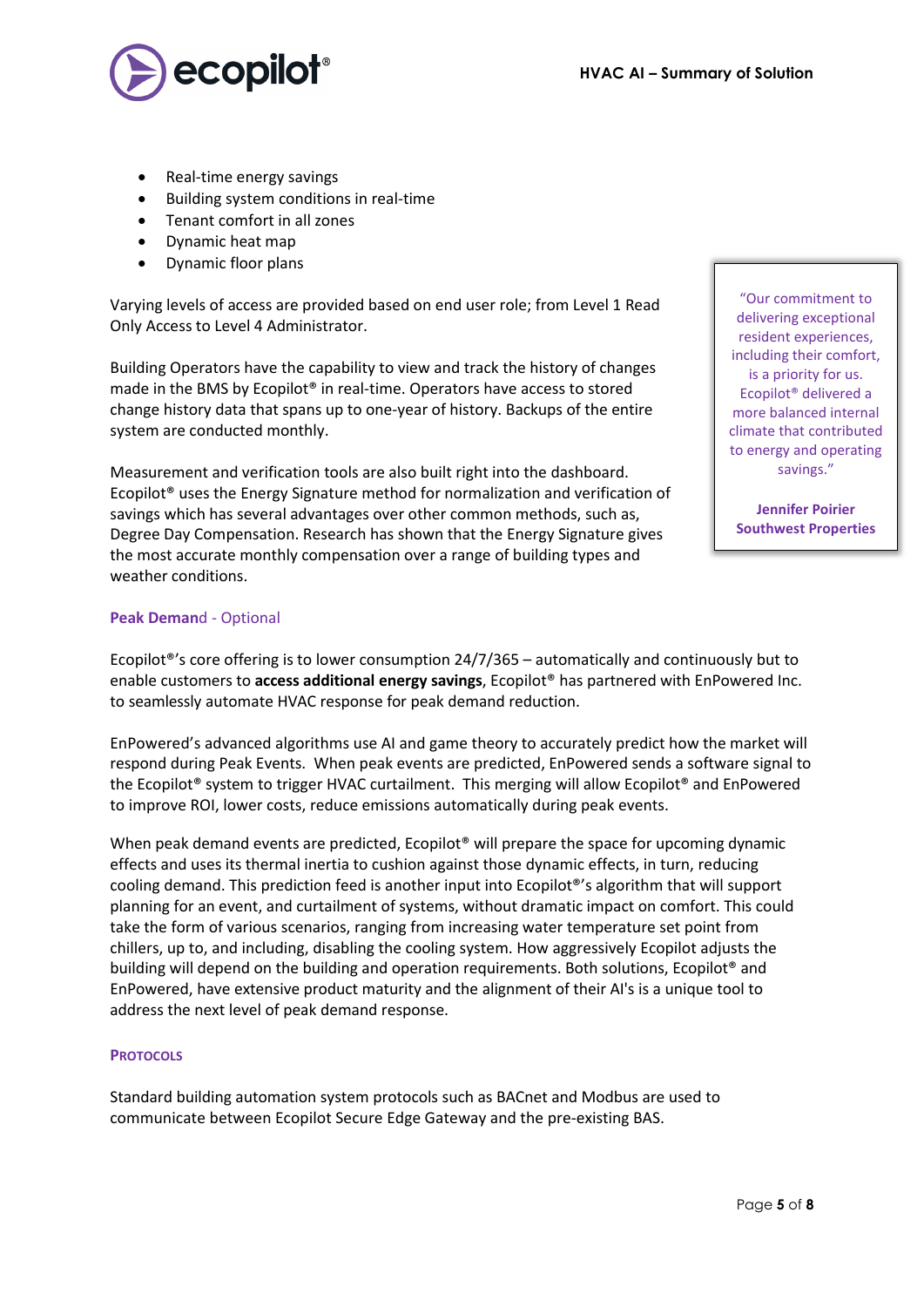

#### **MORE THAN JUST AN HVAC-AI.**

Ecopilot®'s automatic and continuous control supports:

- Harnessing thermodynamics prioritizing the use of free energy before purchased
- Running systems when necessary; thereby reducing equipment run times
- Not overheating or overcooling; therefore, creating a more consistent indoor climate

Though Ecopilot® prioritizes comfort and energy efficiency, it's also a powerful ally in identifying HVAC system imbalances, failures, and flaws in connected systems.

Some of the common issues identified through Ecopilot® operation include:

- passing valves
- systems not meeting set points
- AHU's economizer failing to perform to spec
- forgotten manual overrides
- zones utilizing more energy than should be required

As part of Ecopilot®'s reporting services, energy engineers will also make further recommendations to support long term efficiency and maintenance plans, such as:

- system temperature range adjustments
- fine tuning of occupied and unoccupied space schedules
- adjustment to BAS programming

## **ECOPILOT® ALERTS.**

Ecopilot® works 24/7/365 and will alert when too much energy is being consumed in a particular zone or system, when an override remains on, when communication is lost, or other alerts as identified with end user.

These alerts enable our dedicated energy managers to analyze and make recommendations on why events are happening and what measures should be taken to prevent them from happening in the future.

## **OUR TEAM IS YOUR TEAM.**

Your project is backed by a dedicated technical team and energy manager who works to further identify additional HVAC savings opportunities based on the data provided via Ecopilot®. Consider them an extension of your building operations team.

Because with Ecopilot®, **ENERGY SAVINGS ARE JUST THE BEGINNING.**

"From an energy management point of view, Ecopilot allows us to reduce the energy consumption of buildings; for instance, by reducing the overlap of when boilers and chillers operate automatically. In addition, the device allows us to go further and investigate the operation of the building as a whole. This remote visibility will allow us to optimise building energy consumption which will assist in Aberdeen Standard Investments' journey to Net Zero Carbon buildings."

> **Paul Miller KJ Tait Engineers**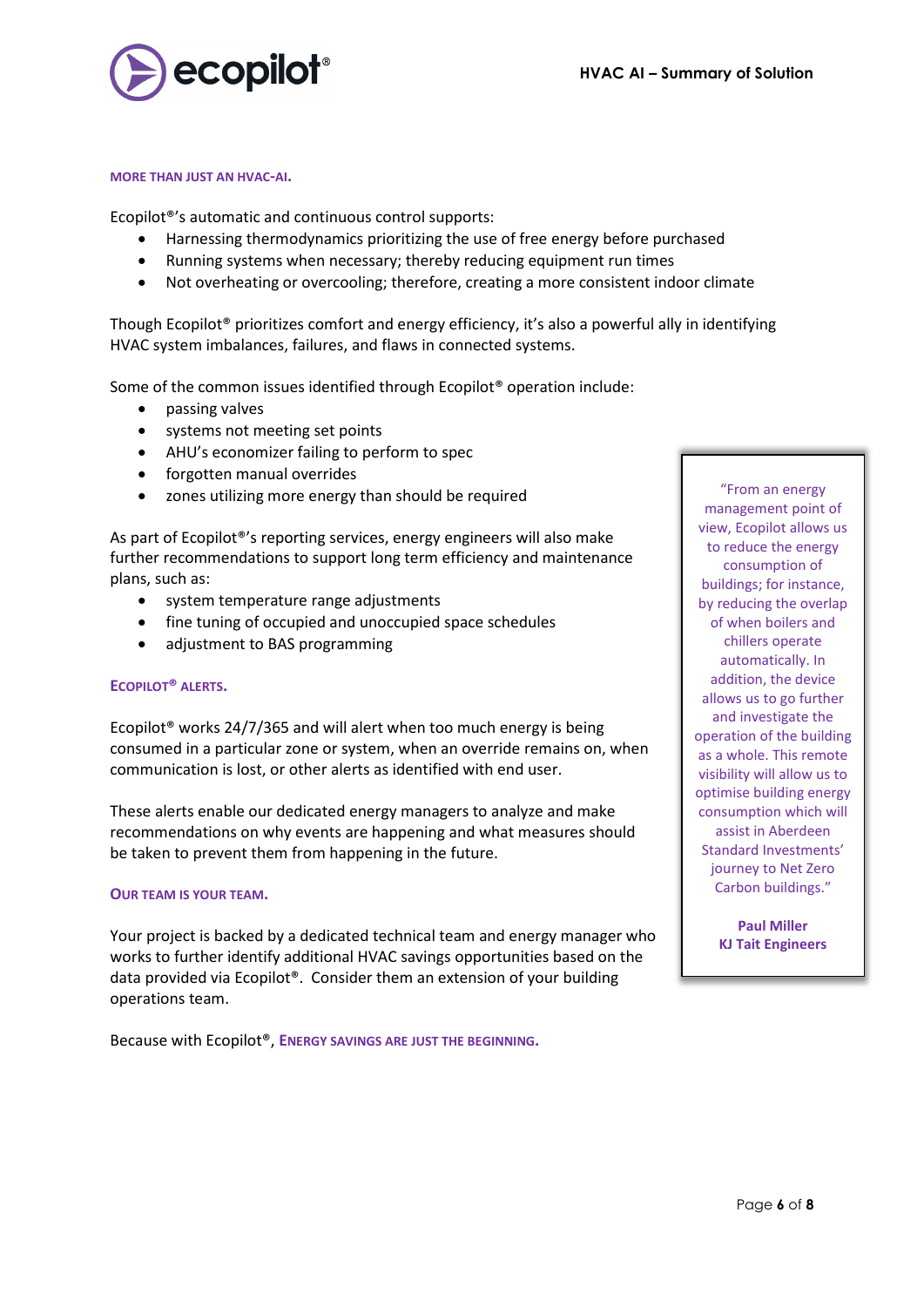

# **Network Architecture**